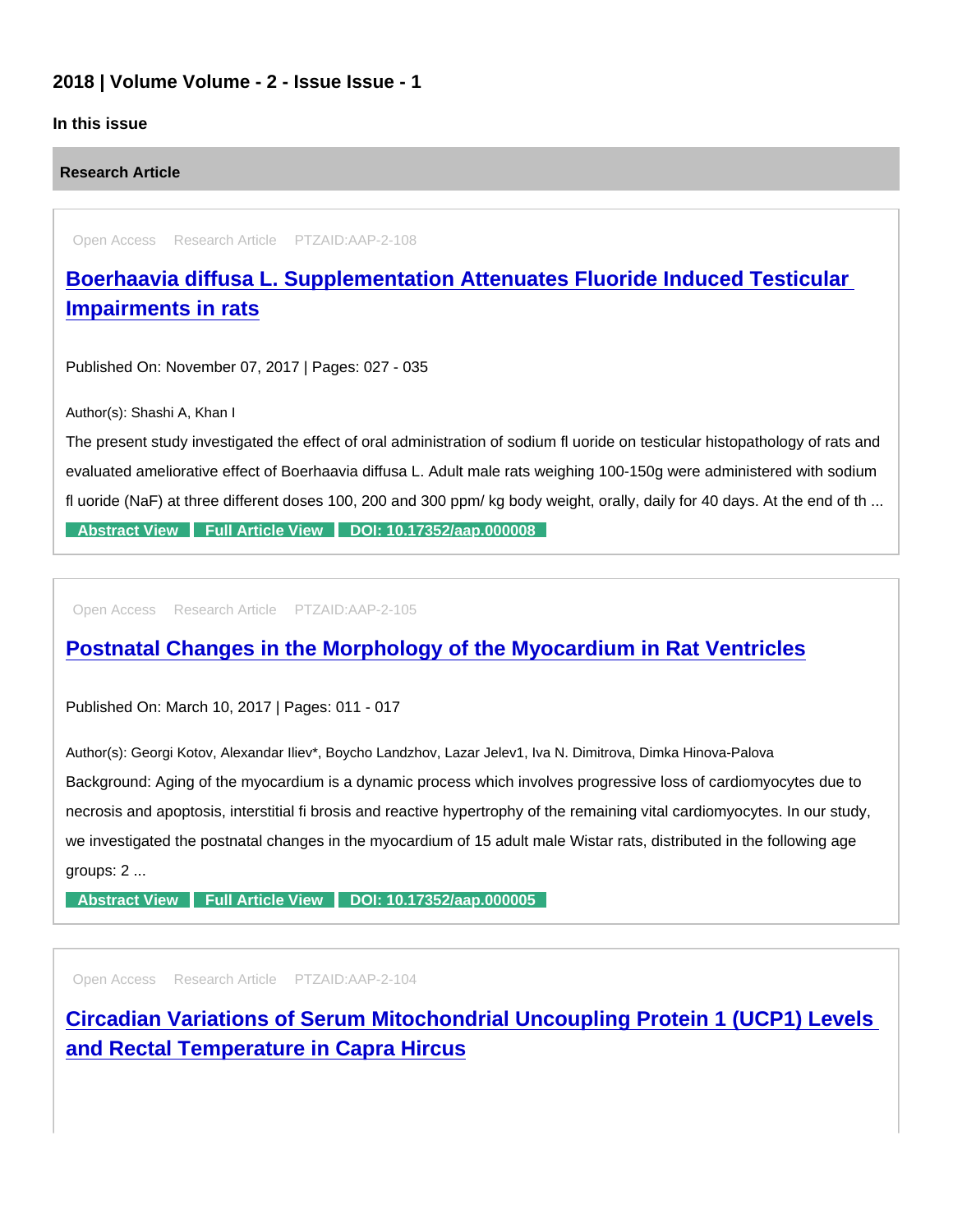#### Published On: February 07, 2017 | Pages: 007 - 010

Author(s): Francesca Arfuso, Claudia Giannetto, Francesco Fazio, Maria Rizzo, Concetta Saoca and Giuseppe Piccione\* The daily rhythm of body temperature is an important process to be studied not only to advance knowledge on the temporal variability of thermal homeostasis but also has a means to facilitate the study of biological rhythmicity in general. The aim of the present study was to study the daily rhythm of rectal temperature and the changes in the serum levels of mitochon ...

[Abstract View](https://www.peertechzpublications.com/abstracts/circadian-variations-of-serum-mitochondrial-uncoupling-protein-1-ucp1-levels-and-rectal-temperature-in-capra-hircus) [Full Article View](https://www.peertechzpublications.com/articles/circadian-variations-of-serum-mitochondrial-uncoupling-protein-1-ucp1-levels-and-rectal-temperature-in-capra-hircus) [DOI: 10.17352/aap.000004](http://dx.doi.org/10.17352/aap.000004)

Open Access Research Article PTZAID:AAP-2-103

[Ischemical Problems after Filler Injections: Anatomical Details and Practical](https://www.peertechzpublications.com/articles/ischemical-problems-after-filler-injections-anatomical-details-and-practical-guide-lines-to-avoid-disasters)  Guide Lines to Avoid Disasters

Published On: February 07, 2017 | Pages: 001 - 006

Author(s): Redaelli Alessio\*, Battistella Melania and Aleksey A Ivanov

Introduction: Soft-tissue fi ller injection is a very common procedure all around the world. Although the safety profi le for these products is favorable, adverse events can occur, ranging from mild to severe in intensity. ...

[Abstract View](https://www.peertechzpublications.com/abstracts/ischemical-problems-after-filler-injections-anatomical-details-and-practical-guide-lines-to-avoid-disasters) [Full Article View](https://www.peertechzpublications.com/articles/ischemical-problems-after-filler-injections-anatomical-details-and-practical-guide-lines-to-avoid-disasters) [DOI: 10.17352/aap.000003](http://dx.doi.org/10.17352/aap.000003)

## Review Article

Open Access Review Article PTZAID:AAP-2-109

[Protective and curative effects of Boerhaavia diff usa L. against fl uoride induced](https://www.peertechzpublications.com/articles/protective-and-curative-effects-of-boerhaavia-diff-usa-l-against-fl-uoride-induced-renal-oxidative-stress-and-antioxidant-enzymes-in-rats)  renal oxidative stress and antioxidant enzymes in rats

Published On: December 30, 2017 | Pages: 036 - 041

Author(s): Shashi A\* and Jawant Kaur

This work elucidated the protective effect of leaf extract of the Boerhaavia diffusa L. (punarnava) on kidney damage following fl uoride administration in rats. Forty eight rats were randomly divided into eight group's six rats in each. Group I was administered deionized water orally served as control. Group II and III were administered with 300 and 600 ppm NaF/kg ...

[Abstract View](https://www.peertechzpublications.com/abstracts/protective-and-curative-effects-of-boerhaavia-diff-usa-l-against-fl-uoride-induced-renal-oxidative-stress-and-antioxidant-enzymes-in-rats) [Full Article View](https://www.peertechzpublications.com/articles/protective-and-curative-effects-of-boerhaavia-diff-usa-l-against-fl-uoride-induced-renal-oxidative-stress-and-antioxidant-enzymes-in-rats) [DOI: 10.17352/aap.000009](http://dx.doi.org/10.17352/aap.000009)